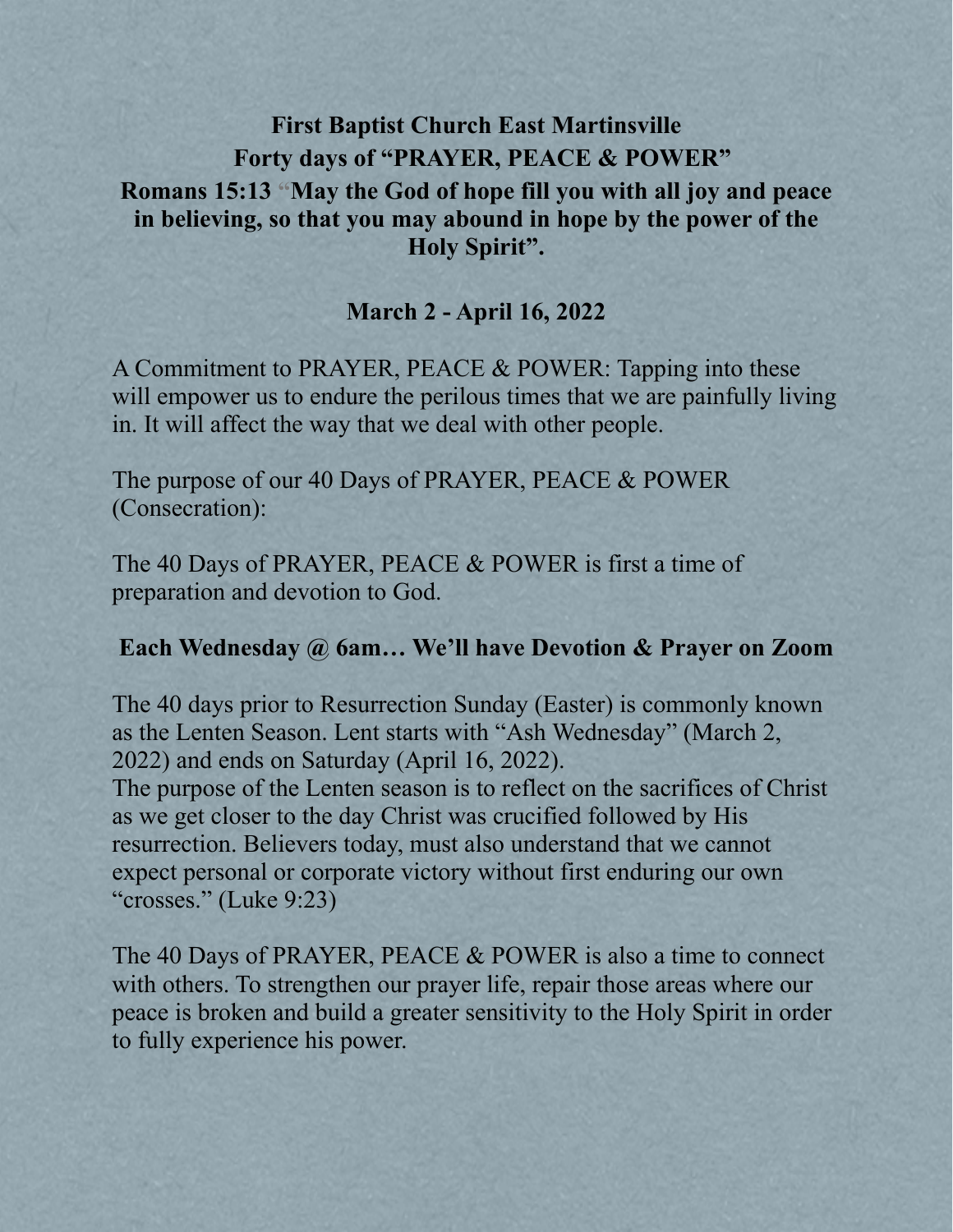The focal points of the 40 Days of PRAYER, PEACE & POWER (Consecration):

The primary focal points of our 40-days will include GROWING in our PRAYER connection with God so that we can live daily in the PEACE & POWER of God.

1. Living in Peace with those around us. Many of us have been previously hurt in a relationship. Those hurts can last a long time. 2 Corinthians 5:18 states: "All this is from God, who reconciled us to Himself through Christ and gave us the ministry of reconciliation." To reconcile means to "fix what is broken." Many of us need God's help to fix some broken relationships. THIS is what the 40 Days of PRAYER, PEACE & POWER is all about!

2. Talking to God through prayer in order to hear the Voice of God: Jesus said in John 10:27: "My sheep listen to My voice; I know them and they follow Me." It is VERY IMPORTANT for a believer to know and understand the voice of the Lord.

For the 40 Days of PRAYER, PEACE & POWER we want to answer the questions:

- How can I expand my current prayer life?
- How does God want me to live peaceably with others?
- How can I experience a fresh power to live witnessing truly as a disciple in all ways?

During these 40 Days, it will be important to spend time MEDITATING on God's Word. God's Word is where His voice is MOST KNOWN. Psalm 1:1-3: 1 Blessed is the one who does not walk in step with the wicked or stand in the way that sinners take or sit in the company of mockers, 2 but whose delight is in the law of the LORD, and who meditates on his law, day and night. 3 That person is like a tree planted by streams of water, which yields its fruit in season and whose leaf does not wither— whatever they do prospers. (NIV)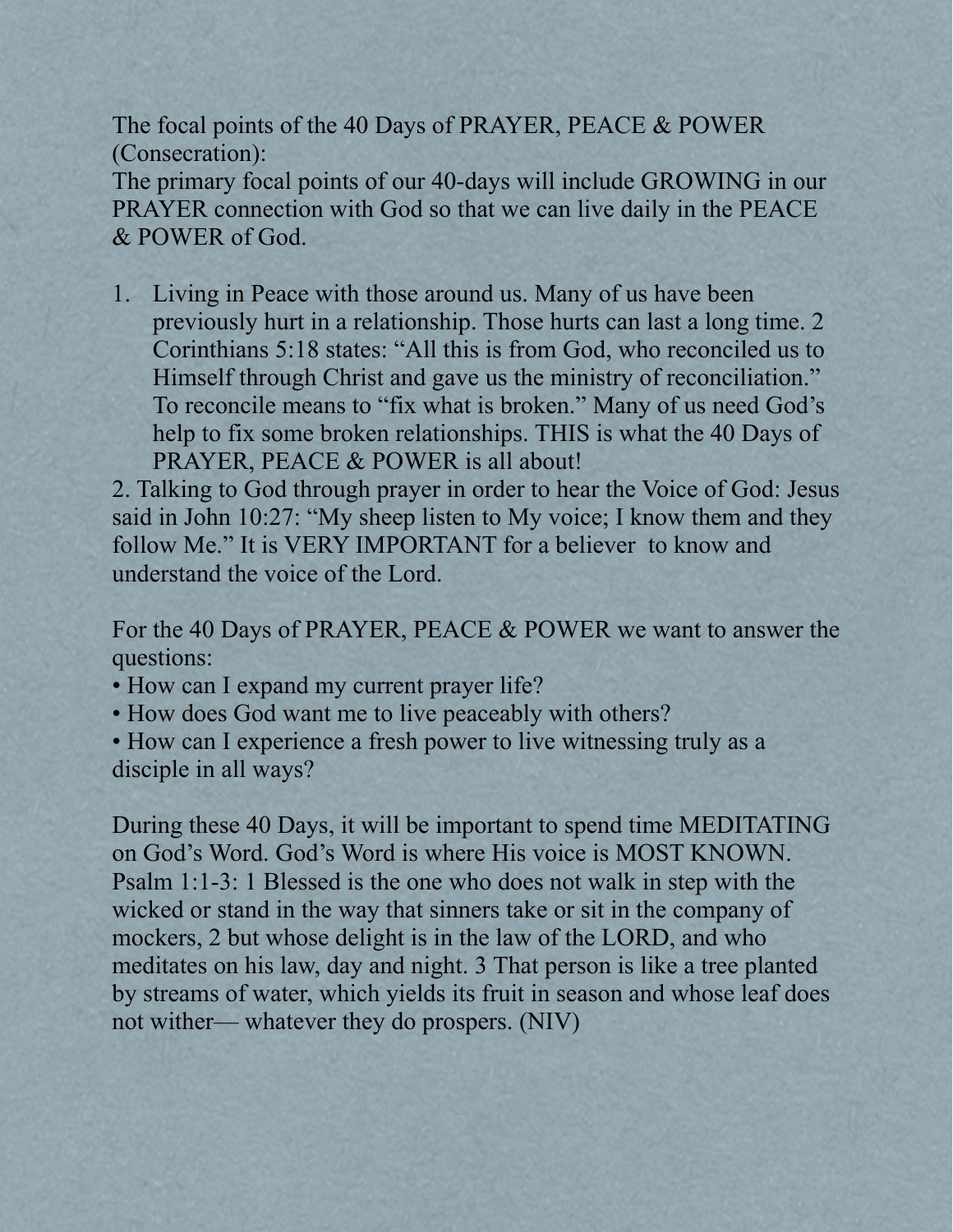There is a BLESSING for meditating on God's Word on a consistent basis! It helps us to develop a PROSPEROUS life because we KNOW the VOICE of the Lord!

3. Obeying the Voice of God: In John 10:27, Jesus also said that listening to His voice was not enough...that His sheep also FOLLOW HIM! They follow because they have heard and KNOW His voice! Hearing what God said but not obeying WHAT He said is DISOBEDIENCE.

## **The 40 Days of PRAYER, PEACE & POWER for First Baptist Church**

In our 40-day journey, we combine both a corporate and individual time of prayer, bible reading and fasting.

**1. Quiet time/meditation:** Removing ALL distractions (phone, social media, TV, etc.) so you can focus on hearing and obeying the voice of God is key for these 40 Days! We desire to develop the discipline of meditation. The goal is 30 minutes per day with NO INTERRUPTIONS. PRIVATE QUALITY TIME WITH GOD.

**2. Daily prayer targets:** Spending CONSISTENT PRIVATE TIME speaking AND listening to the voice of God is what prayer is all about! The goal is to have this time EVERYDAY during the 40 Days.

**3. Virtual Weekly Corporate Devotion/Prayer:** Each Wednesday during the 40 Days (March 2-April 16 at 6:00 am EST) there will be a time of Corporate Devotion/Prayer. The Zoom meeting ID: 992 195 0780. **The telephone information for the corporate Devotion/prayer time is: (301) 715-8592 plus the Zoom ID, #.**

**4. Fasting:** If you desire to take your relationship with God deeper, have a more intimate, and powerful relationship with Him, then incorporate Fasting during this season. It will help you recognize areas of repentance, hear God's voice, obey with certainty and begin to know His will for your life spiritually. And/or if you have a specific need or desire to have a breakthrough or healing (see Mark 9:29), Fasting is recommended.

Be prayerful about how you will fast and the type of fast you will do (absolute, partial, Daniel, etc.). **Things to give up: Meats, sweets,**